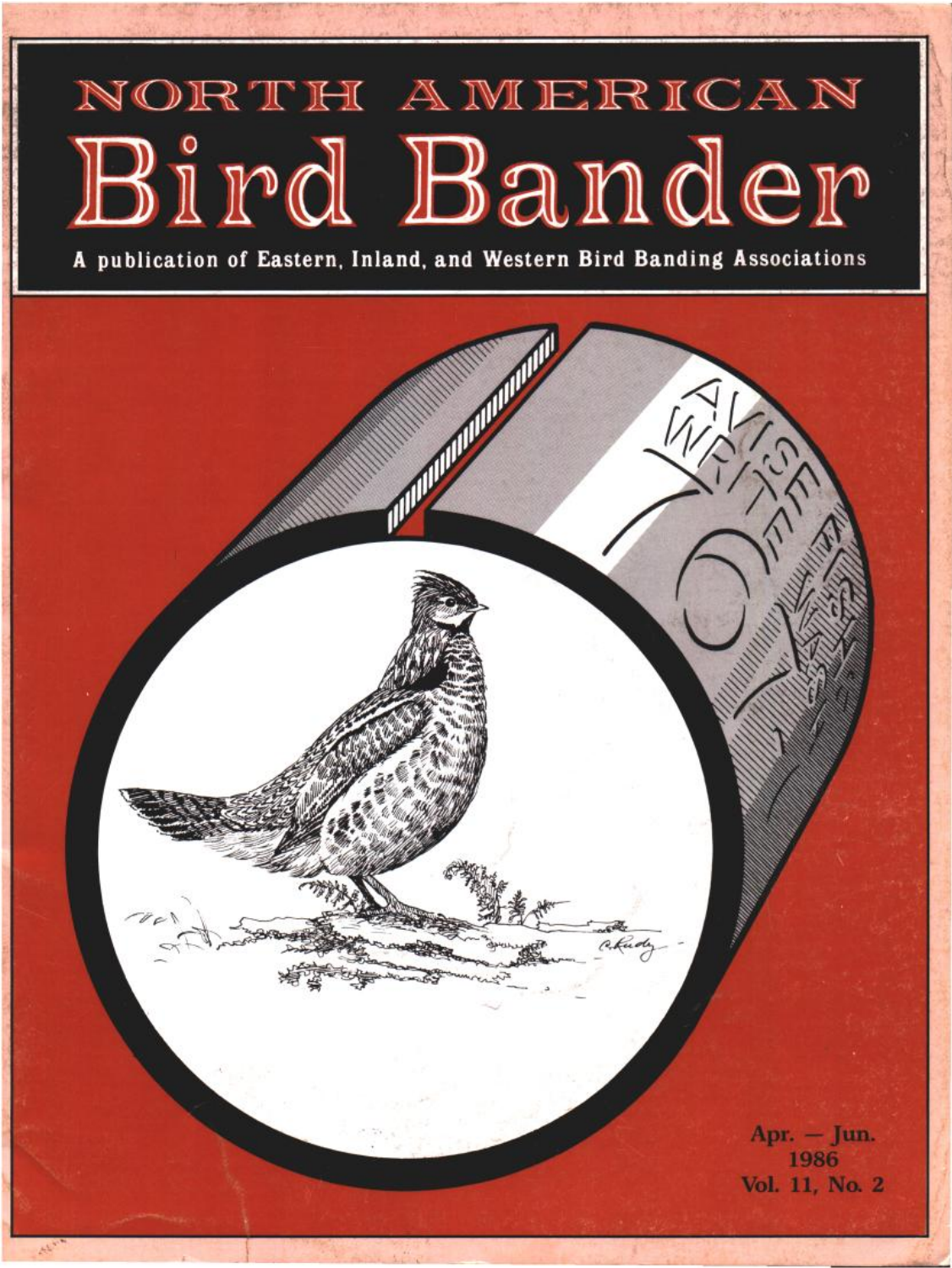|                                         |                  | <b>Officers</b>                                                                                 |                                                                         |  |                                                                            |
|-----------------------------------------|------------------|-------------------------------------------------------------------------------------------------|-------------------------------------------------------------------------|--|----------------------------------------------------------------------------|
|                                         |                  | <b>President</b> Frederick S. Schaeffer<br>444 Brickell Avenue, Suite 51-195<br>Miami, FL 33131 |                                                                         |  | 1st Vice-President Don Schwab<br>1476 White Marsh Rd.<br>Suffolk, VA 23434 |
|                                         | Secretary        | Eileen Kokorsky<br>11 King Court<br>Wayne, NJ 07470                                             | 2nd Vice-President Judith Bell                                          |  | RD 3. Box 61<br>Newark Valley, NY 13811                                    |
|                                         | <b>Treasurer</b> | Donald Mease<br>RD#2. Box 436A<br>Hellertown, PA 18055                                          |                                                                         |  | 3rd Vice-President Robert P. Yunick<br>1527 Myron Street                   |
| <b>Eastern Bird Banding Association</b> |                  |                                                                                                 | <b>Immediate Past</b> Walter Protzman<br><b>President</b> P.O. Box 1967 |  | Schenectady, NY 12309<br>Bloomfield, NJ 07003                              |
|                                         |                  |                                                                                                 | Councillors                                                             |  |                                                                            |
|                                         |                  | Robert Pantle<br>Ralph Bell<br>Mary Doscher                                                     | Mickie Mutchler<br>Ken Clark<br>Pat Melville                            |  | Susan Blackshaw<br>Peter Polisse, Jr.<br><b>Jeffrey Spendelow</b>          |

**Eastern Regional News is published quarterly in North American Bird Bander by the Eastern Bird Banding Association. Applications for membership and**  changes of address should be sent to the Treasurer. The dues: Active Members-\$10.00 per year; Sustaining Members-\$18.00 per year; Student Members-\$8.00 **per year; Family Membership add \$2.00 to any category; Institutional Membership--\$15.00; Life Membership--S200.00; Non-subscribing Members--S3.00 per year. Canadian and foreign memberships add \$4.50. Contributions to the Eastern Bird Banding Association are tax deductible.** 

**Mary Doscher Howard Fischer Terms expire 1987** 



## **Inland Bird Banding Association**

| <b>President</b> Dr. Donald G. Varner<br>Rt. 1, Box 1 |
|-------------------------------------------------------|
|                                                       |
| Welling, OK 74471                                     |
| Secretary Carol Rudy                                  |
| W. 3866 Hwy. H.                                       |
| Chilton, WI 53084                                     |
| <b>Treasurer</b> C. Holmes Smith                      |
| 6305 Cumberland Rd., SW                               |
| Sherrodsville, OH 44675                               |

**Board of Directors** 

**Ara Jane Dunlap Dr. Edwin C. Franks Terrence N. Ingram Jane Olyphant** 

### **Officers**

**William Oberman Terms expire 1988** 

> **1st Vice-President John J. Flora 3636 Williams Dearborn, MI 48124 2nd Vice-President Dr. Noel Cutright 3352 Knollwood West Bend, WI 53095**

**Jeffrey Spendelow Leon Wilson Terms expire 1989** 

**Membership Secretary Dorothy Flentge, 101 E. Clarendon, Prospect Heights, IL 60070** 

Inland Regional News is published quarterly in North American Bird Bander by Inland Bird Banding Association. Application for membership and notices **of change of address should be sent to the Treasurer. The active members will receive BOTH North American Bird Bander and Inland Bird Banding Newsletter {quarterly}: Annual dues per calendar year: ACTIVE MEMBERSHIPS: Regular Member--\$15.00; Sustaining--S25.00; Patron--\$100.00 peryear; Life--S200.00**  (in full, or 5 annual payments of \$40.00). IN-ACTIVE MEMBERSHIPS: North American Bird Bander-\$10.00; Inland Bird Banding Newsletter-\$5.00. **INSTITUTIONAL SUBSCRIPTIONS: \$15.00 U.S. and \$20.00 Foreign, including Canadian.** 



**Western Bird Banding Association** 

President Dr. Robert C. Tv 4100 N. Romero **Tucson, AZ 85705**  Secretary Ruth Ogden Rus 2901 E. Second **Tucson, AZ 85716**  Treasurer Dr. Howard L. O 1548 East Avenu Hayward, CA 9

# **Officers**

|                      | e <b>sident</b> Dr. Robert C. Tweit<br>4100 N. Romero, #108            | 1st Vice-President Dr. W. B. Quay | 2003 Ida Street                                                                            |
|----------------------|------------------------------------------------------------------------|-----------------------------------|--------------------------------------------------------------------------------------------|
|                      | Tucson, AZ 85705<br>cretary Ruth Ogden Russell<br>2901 E. Second St.   |                                   | Napa, CA 94558<br>2nd Vice-President Dr. Stephen M. Russell<br>Dept. Ecol. & Evol. Biology |
|                      | Tucson, AZ 85716<br>easurer Dr. Howard L. Cogswell<br>1548 East Avenue |                                   | University of Arizona<br>Tucson, AZ 85721<br><b>Immediate Past</b> Dr. Martin K. McNicholl |
|                      | Hayward, CA 94541                                                      |                                   | <b>President</b> Long Point Bird<br>Observatory<br>P.O. Box 160, Port Rowan                |
|                      | Directors at Large                                                     | Ontario N0E 1M0, Canada           |                                                                                            |
| Dr. David F. DeSante |                                                                        | Dr. Kerry P. Reese                |                                                                                            |
|                      | Point Reyes Bird Observatory                                           | College of Forestry.              |                                                                                            |

**College of Forestry, Wildlife Range Science University of Idaho Moscow, ID 83843 Term expires 1986** 

Applications for membership in the Western Bird Banding Association should be sent to the Treasurer. All classes of membership are by calendar **year only and receive North American Bird Bander. Membership classes are: Active Member--\$13.00 peryear; Sustaining Member--S26.00 per year; Non**subscribing Member-\$3.00 per year; Life Member-\$260.00. Outside the U.S. postage must be added to each membership fee, excepting that for Life **Membership.** 

**4990 Shoreline Hwy Stinson Beach, CA 94970 Term expires 1987** 

CHANGE OF ADDRESS? Members of each banding association (EBBA, IBBA, WBBA) should inform the Treasurer of their association(s) as soon as possible concerning a planned change of address. There is otherwise the hazard of not receiving NABB, since the U.S. Post Office does not forward mail of this type.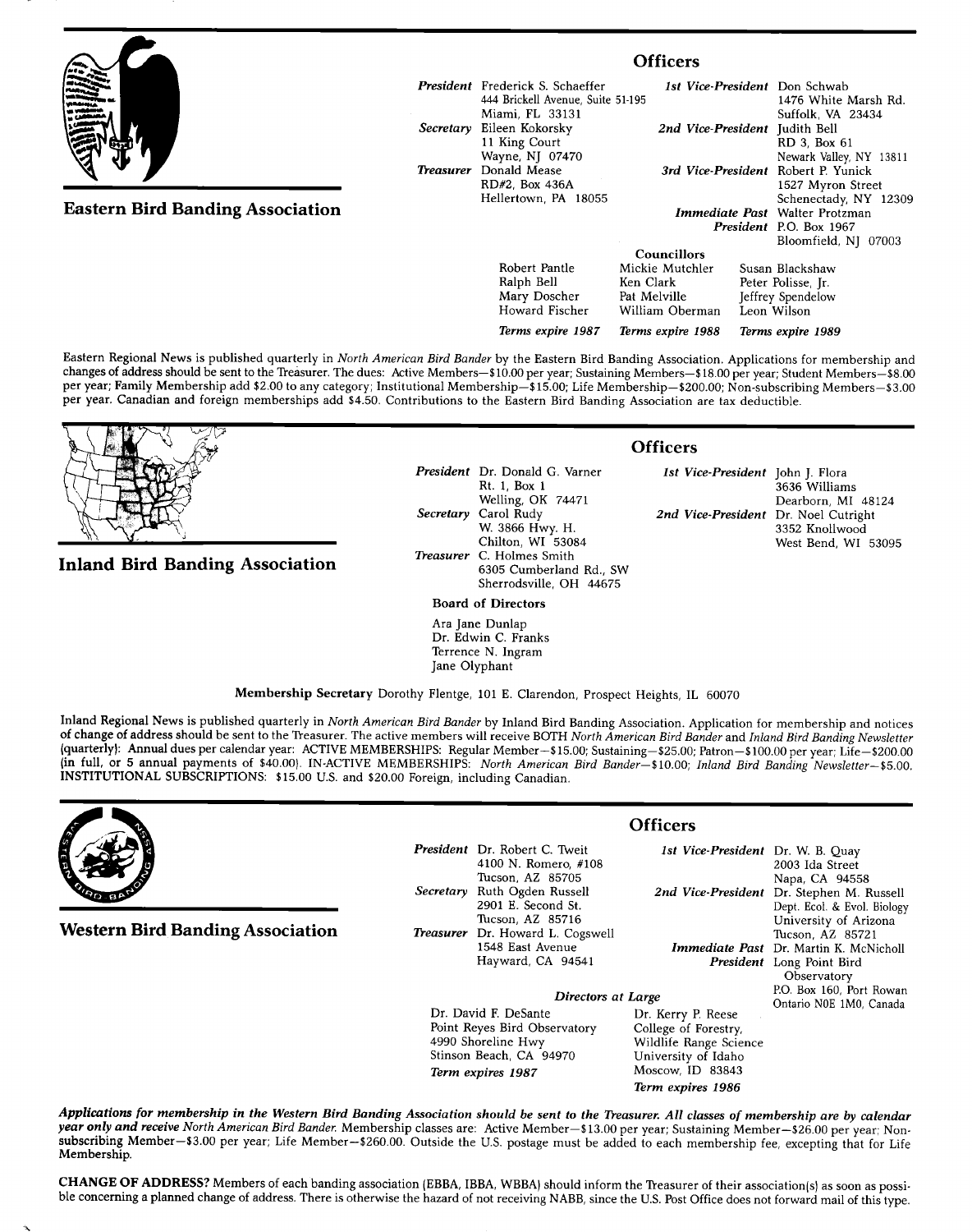**DISTANCE (mi.) 2 1/2 City Center Motel, ]]385 State St., Bett.; pb: B]9-•55-0268**  Single-\$21.53; double bed \$25.80

- F **3 1/2 E1 Rancho Motel, 2205 Wimberly Rd., Bett.; ph: 319-'355-6471 any no. persons-Queen-S23.93; King-\$26.]]; 2 do•b]e-\$27.20**
- **3 Holiday Inn, 909 Middle Rd., Bett.; pb: ]-800-238-8000 or 319-355-4761 1 double bed-one nite-\$43.55; ldoub]e bed-two nites-S76.25**
- **Jumer's Castle Lodge, Spruce Hills Dr. & 174, Bett.; ph:319-359-7174**  F  $\Delta$ **Single-S50.14; double,one bed-S55.59; double,two beds-S58.86**
- $\bar{r}$  2  $1/2$  Twin Bridges Motel, 221 15th  $st.$ , Bett.; ph:319-355-6451 **Single-S25.62; double, one bed-28.89; double,two beds-S29.98** 
	- **4 1/2 •Exel Inn of Moline, 250] 52nd Ave., Mol.; ph: 1-800-356-8013, or 309-797-5580, in Wis. 1-800-362-5478 Single-S28.35; double, one bed-S31.81; double, two beds-S36.00**
- **Howard Johnsons,Airport Rd., Mol.; ph: 309-797-1211 or 1-800-654•2000**  F  $\overline{5}$ **Single-S41.15; double, one bed-S45.37; double, two beds-S56.97** 
	- 5 LaQuinta Motor Inn, Hwy. 150 & 92, Mol.; ph: 1-800-531-5900 or 309-762-9008 **Single-S33.25; Double, one bed-S38.70; double, two beds-S43.06**
	- 5 **Regal 8, Airport Rd., Mol.; ph: 1-800-851-8888 or 309-764-8711 Single-S23.85; double, one bed-S29.30; 2-4 people, two beds-S34.75**
- **! 1•2 Stardust, 19t'h st. & 12th Ave., Mol.; ph: 1-800-221-2291, in IL 1-800-322-7388 Single-S44.31; double, one bed-S49.59; double, two beds-S51.70**
- **5 Holiday lnn, Rt. 6 & 150, Mol.; ph: 1-800-HOLIDAY or 309-762-8811 Single-S54.50; double, one bed- 57.77; double,two beds-62.13 (Specify outside unit.)**

**Bett. = Bettendorf 52722; Mo]. = Moline 51265; all rates plus tax; prices subject to change** 

**Food available**   $\mathbf{r}$ 

> **Camping: West Lake Park near Junction Rt. 61 & 1280, R. 2, Davenport, Iowa 52805; ph: 319-381-3589**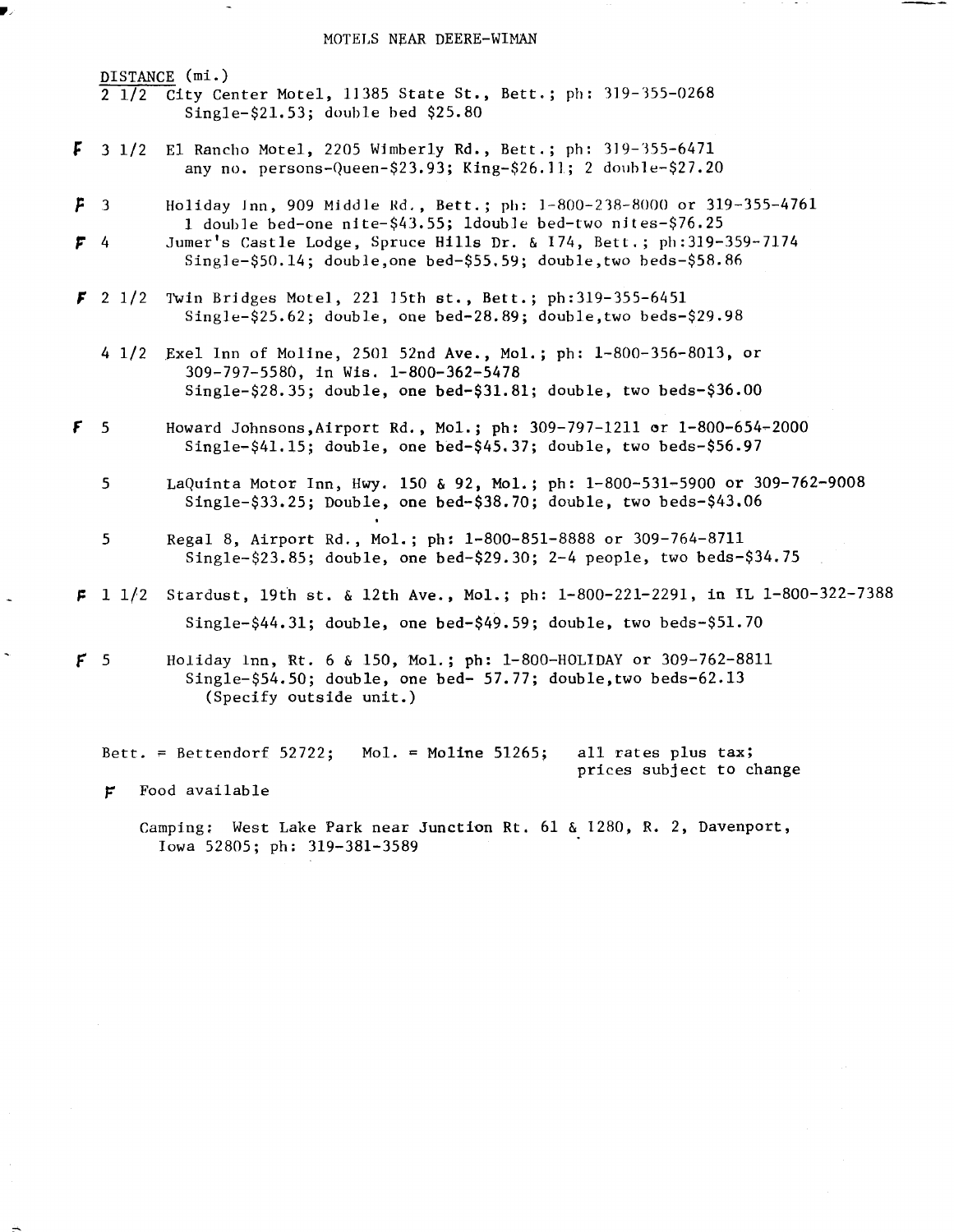#### IBBA CONFERENCE TO BE HELD AT MOLINE, II.

The annual conference of Inland Bird Banding Association will be held October 3, 4, and 5, 1986 at the Deere-Wiman House, 817 11th Avenue, Moline, Illinois (Hwy. #92, about 8 blocks west of Hwy. #74).  $Hwy.$   $#74$ ).

Reqistration will begin at 3:30pm. Friday at the Main House **and will continue until 2:00pm. Saturday. The Quad City Audubon**  Society and the Deere-Wiman House will co-host a reception Friday evening at 7:30 in the Main House.

Beginning at 9:00am., papers and workshops will be presented all day Saturday in the Carriage House. Anyone wanting a place **on the program is asked to contact Chairman, Peter C. Petersen.** 

**The Saturday evening banquet will be held at 6:30 at Moline Ellis Club, 30th Avenue and 7th Street, two miles south of Deere-Wiman. Dr. 1t. Elliott McClure, Camarillo, California, will be the speaker.** 

**Guided field trips scheduled for Saturday and Sunday mornings, will be conducted at Black Hawk Park and other places of**  There will be several choices.

**Members are invited to exhibit, or sell, items related to banding, and to bring donations (book, traps, etc.) for the drawings at the banquet.** 

**Food and lodging in a wide range of prices can be found near the conference center. Each is responsible for his/her own reservations (see list of motels).** 

**Before leaving for the conference give the folks at home the telephone number of the Deere-Wiman House; 309-764-1121.** 

**Chairman Peter C. Petersen, 235 McClellan Blvd., Davenport, Iowa 52803 (ph: 319-355-7051) will answer any further questions.** 

**W. L.** 

| Inland Bird Banding Association Annual Conference<br>Deere-Wiman House, Moline, Illinois October 3, 4, 5, 1986 |                                       |  |  |  |  |
|----------------------------------------------------------------------------------------------------------------|---------------------------------------|--|--|--|--|
| Registration \$4.00<br>After 29 Sept. 6.00                                                                     | No. persons $\frac{\text{Total}}{\$}$ |  |  |  |  |
| 11.00<br>Banquet                                                                                               |                                       |  |  |  |  |
| ТОТАЬ.                                                                                                         |                                       |  |  |  |  |
| I plan to bring items for exhibit or sale when<br>I plan to donate item(s) for the drawing                     |                                       |  |  |  |  |
| Please list names and addresses of those registering.                                                          |                                       |  |  |  |  |
| Make check payable to IBBA and send to Peter C. Petersen, 235                                                  |                                       |  |  |  |  |

**McCle]]an I•].vd. , l)aVOnl•ort, Iowa 52•03.**